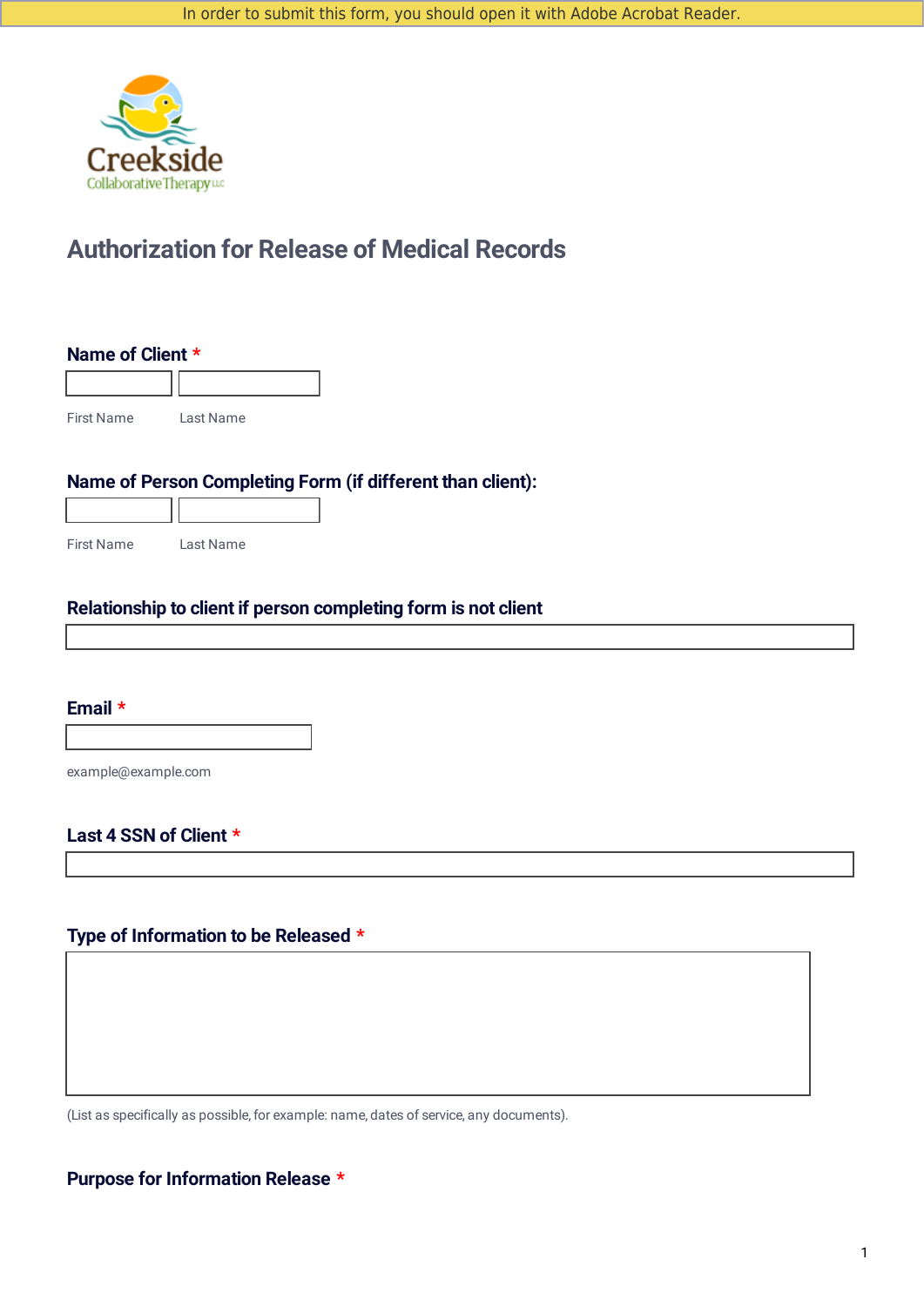# **Release Information to the Following**

| <b>First Name</b>                                                                                                                           | Last Name                                              |  |
|---------------------------------------------------------------------------------------------------------------------------------------------|--------------------------------------------------------|--|
| Phone Number *                                                                                                                              |                                                        |  |
|                                                                                                                                             |                                                        |  |
| Email Address *                                                                                                                             |                                                        |  |
|                                                                                                                                             |                                                        |  |
| $\overline{\mathbf{r}}$                                                                                                                     |                                                        |  |
| $\bigcap$                                                                                                                                   | Records are being request for the following purpose: * |  |
| $\bigcirc$                                                                                                                                  |                                                        |  |
| $\bigcirc$                                                                                                                                  |                                                        |  |
| Delivery Method *<br><b>Continued Medical Care</b><br><b>Legal Purposes</b><br><b>Insurance Purposes</b><br>$\bigcirc$<br>Personal Interest |                                                        |  |